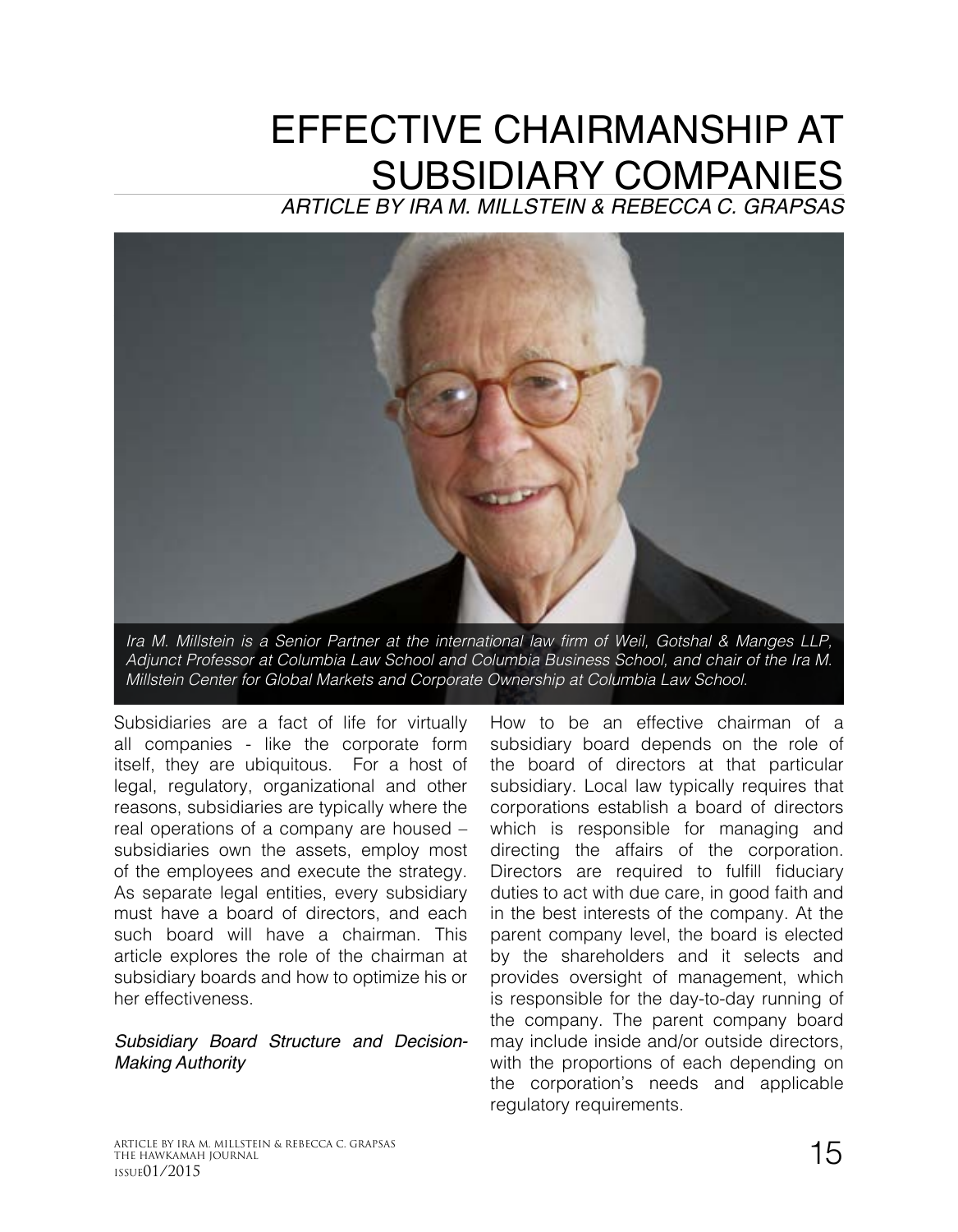The role of the board and what its composition should be become less clear-cut further down the chain in the corporate structure. *That said, ultimately, it is up to the parent company to determine what the role of the subsidiary board should be and who the subsidiary directors should be.* This is the reality. There are no right or wrong answers the key is to ensure that the lines of authority and responsibility are clear, and that the subsidiary board is comprised of the right people, given its needs and responsibilities.

Role clarity can be accomplished with a delegation of authority that reflects who makes what decisions and what information needs to be reported up to whom and how often. There are countless permutations of how decision-making authority can be divided between the parent and subsidiary boards – and such authority may vary from subsidiary to subsidiary within a single corporate group. For example, the parent company of a wholly-owned subsidiary may want to retain complete strategic and financial control over the decisions made by the subsidiary board. Or the parent company

may make the strategic decisions then step away to let the subsidiary board implement them with oversight by the parent board. Or the subsidiary board may have complete decision-making authority with respect to the activities of the subsidiary. Or the parent company may want veto rights over certain decisions relating to the subsidiary that rise above a materiality threshold. And so on.

The composition of a subsidiary board will depend on what the agreed role of that board is and whether and to what extent the parent thinks it would be helpful to have input from experienced outsiders. Nonexecutive directors can have special value for "closed" companies such as state-owned enterprises and family firms as they provide a way to bring in independent outside advice. Consultants can be hired to provide advice, but they typically work to a brief and may not be involved in implementation, whereas outside directors have advantages of continuity and commitment. Outside directors can be empowered to give objective advice on contentious issues such as strategy, succession and conflicts of interest,



*Rebecca C. Grapsas is a Senior Associate at Weil, Gotshal & Manges LLP, in the Public Company Advisory Group.*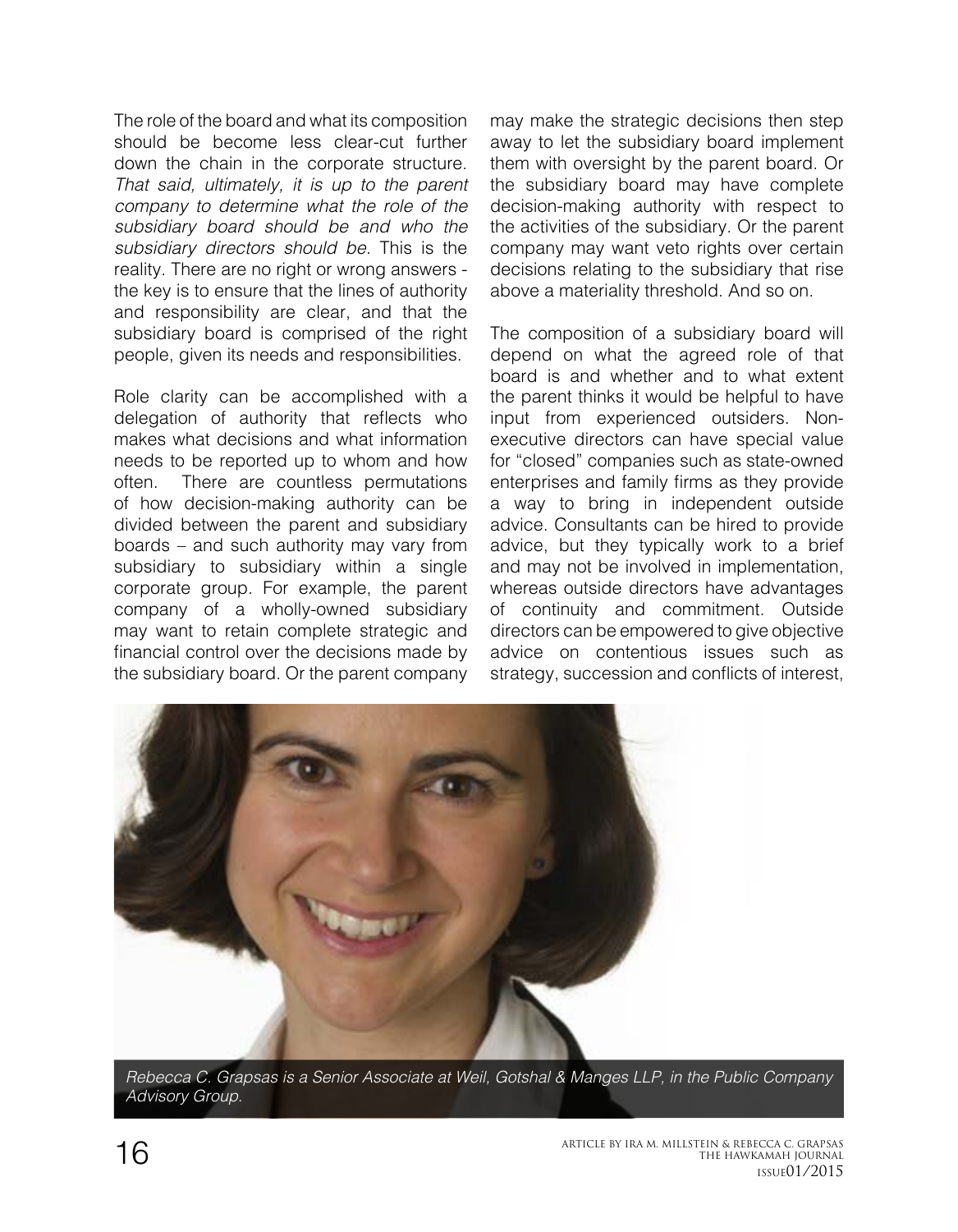particularly where they are treated equally to other directors including those representing the parent company. For example, if the role of the subsidiary board is to carry out the decisions of the parent company (and not make its own decisions), a "management board" comprised entirely of members of the parent company's management team may be appropriate. If the parent wants input from outsiders, an "advisory board" could be useful as a first step - however, the best candidates may be harder to recruit into an advisory role (as opposed to a board seat with real decision-making authority). And once recruited, it may be difficult to retain advisory board members' enthusiasm and interest in a purely advisory role over a long period of time.

There can be great value in having true, empowered boards with at least some outside directors at the subsidiary level, provided this works for the company under its circumstances. An empowered board may be particularly beneficial where the subsidiary is operating in a complex industry that is outside the expertise of the parent. Other than the value of outside advice discussed above, following accepted good governance practices like having an empowered board can be greatly beneficial as the subsidiary deals with people inside and outside the organization such as employees, customers, suppliers, joint venture partners, regulators and other stakeholders who may be wondering "is this a real company?" Depending on the company's structure, its subsidiaries may be out in the world – and they do not operate in a vacuum. They need to be able to attract the best management teams available. Customers need to have confidence in the quality of their products and give them business over the long-term. Suppliers must be reliable and offer a good price. Regulators should give them the benefit of the doubt. In addition to selecting

appropriate directors, the parent company can also take steps to professionalize the subsidiary board by implementing governance practices that are typical at parent company boards, such as limiting the number of boards a person can serve on and conducting rigorous and regular subsidiary board evaluations. The benefits of following good governance practices only increase when companies need to tap the outside markets for capital.

Although the benefits are myriad, there are burdens that come with establishing empowered subsidiary boards - some degree of control relinquishment by the parent, the need to recruit and compensate appropriate outside directors, some loss of nimbleness in decision-making and so on. Every company needs to decide for itself what it wants from each of its subsidiary boards and structure them accordingly. One size does not fit all.

#### *Role and Responsibilities of the Subsidiary Chairman*

An effective chairman is critical to an effective board. Sir Adrian Cadbury summed up the crux of the issue as follows:

"*It all turns on chairman of subsidiary*  boards being able to retain the confidence *of their own boards and those of their parent*  companies. It is a fine balance. There are *hazards in having a subsidiary board which fails to make the local case as forcefully as*  it should and does not fulfil its role to act *as an effective and independent source of advice to the parent board. The likely outcome would be an unnecessary degree of involvement by the parent company in the subsidiary company's affairs. Yet the more the subsidiary board acts as a true, independent board, the greater the chances of a clash of views. This is why so* 

<sup>&</sup>lt;sup>1</sup> Sir Adrian Cadbury, Corporate Governance and Chairmanship (2002 ed.) 193.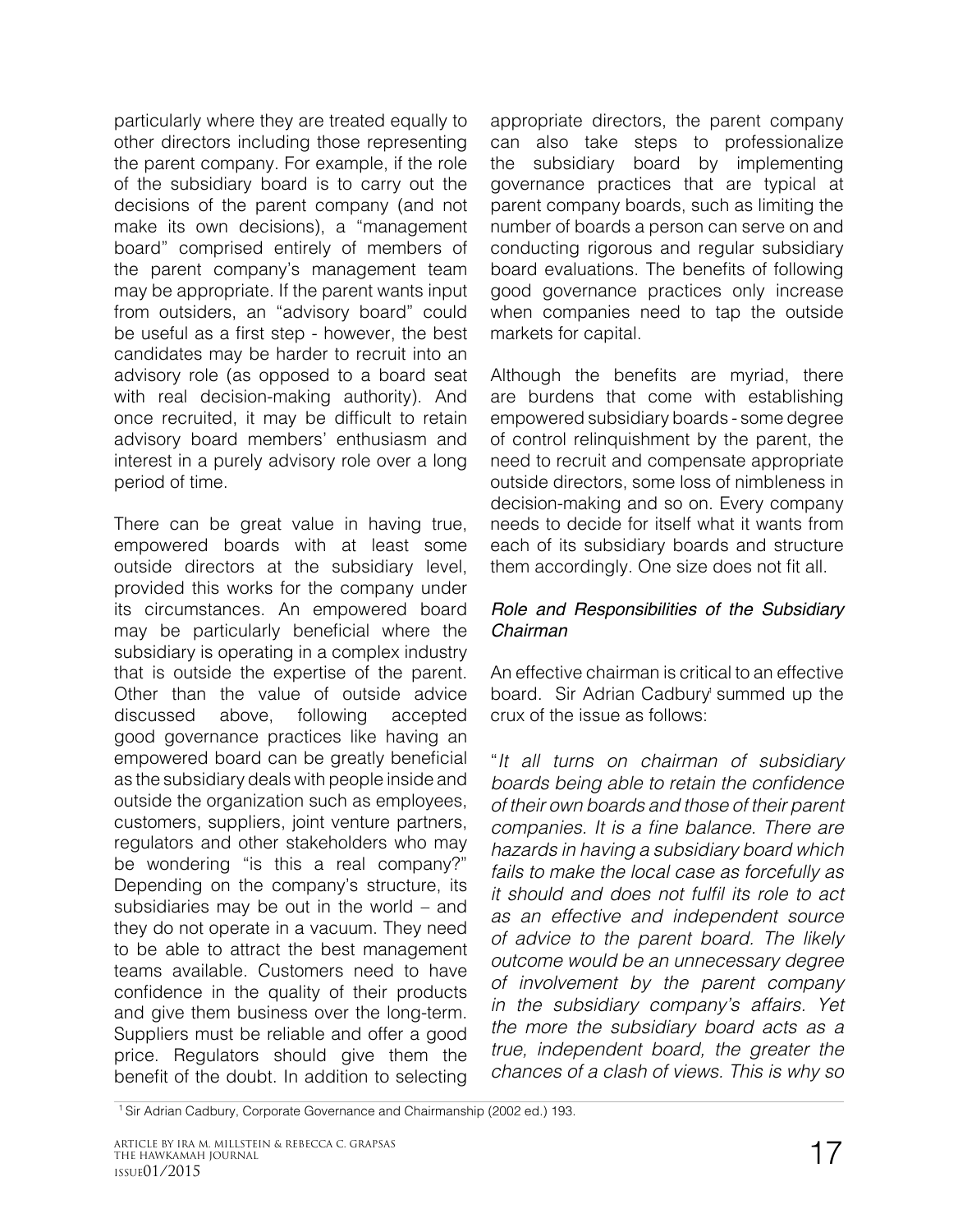*much depends on their chairmen. It is only by building up good personal contacts with the appropriate people in the parent company that chairmen of subsidiaries can earn their trust and enable them to appreciate the local point of view. It is the responsibility of parent companies to*  find subsidiary company chairmen who *understand and accept their role, and then to keep in touch with them and give them*  the backing they need in a difficult task."

In a nutshell, the chairman of a subsidiary board serves a vital role in liaising and communicating up and down and sideways, inside and outside the corporate group from the subsidiary board up to the parent, down to management and sideways to outsiders dealing with the subsidiary. This will be the case no matter how the subsidiary board is structured. How he or she performs that role and the exact nature of his or her responsibilities will be for the parent company as sole or primary shareholder to determine.

It is becoming increasingly common to memorialize the roles and responsibilities of the chairman in a written document. This list should be tailored to what is expected of the chairman of the particular subsidiary and could include any or all of the following practical steps.

- Ascertain from the parent company what the goals of the subsidiary are and how to communicate them within and outside the company as appropriate - how does the parent company define "success" at the subsidiary level? This will help the subsidiary board to make decisions that are in the best interests of the company and its shareholder(s);
- Work with management at the parent and subsidiary to develop the board's calendar and agenda, and prioritize issues appropriately. Resolve tensions that might arise between parent and subsidiary

management and the subsidiary board as to what those agenda items should be;

- Determine what information the board will need to fulfill its responsibilities and liaise with parent and subsidiary management and advisors as necessary to prepare relevant, succinct and timely materials;
- Communicate with shareholder representatives on the subsidiary board in advance of meetings to understand parent company positions and sensitivities;
- Ensure that board meeting time allows sufficient time for discussion. Management presentations should be distributed in advance to maximize board deliberation time;
- **•** Preside over board meetings and ensure the board's decisions are made in a timely and considered way that enables the directors to fulfill their fiduciary duties. Keep the meeting to its agenda as far as possible but adjourn the meeting if more time is needed to discuss a particular issue. Directors should not be made to feel rushed or pressured to make a decision;
- Understand the board's dynamics and culture. Ensure that all directors are able to express their views. The most effective way to do this will depend on the personalities and size of the board. Some chairmen like to "go around the table" on issues to make sure everyone has "air time," but this approach can be unwieldy with a larger board and packed agenda;
- Manage tensions and disagreements between directors so as to move the board towards consensus decision-making wherever possible;
- Deal with inappropriate director behavior promptly. This may necessitate the